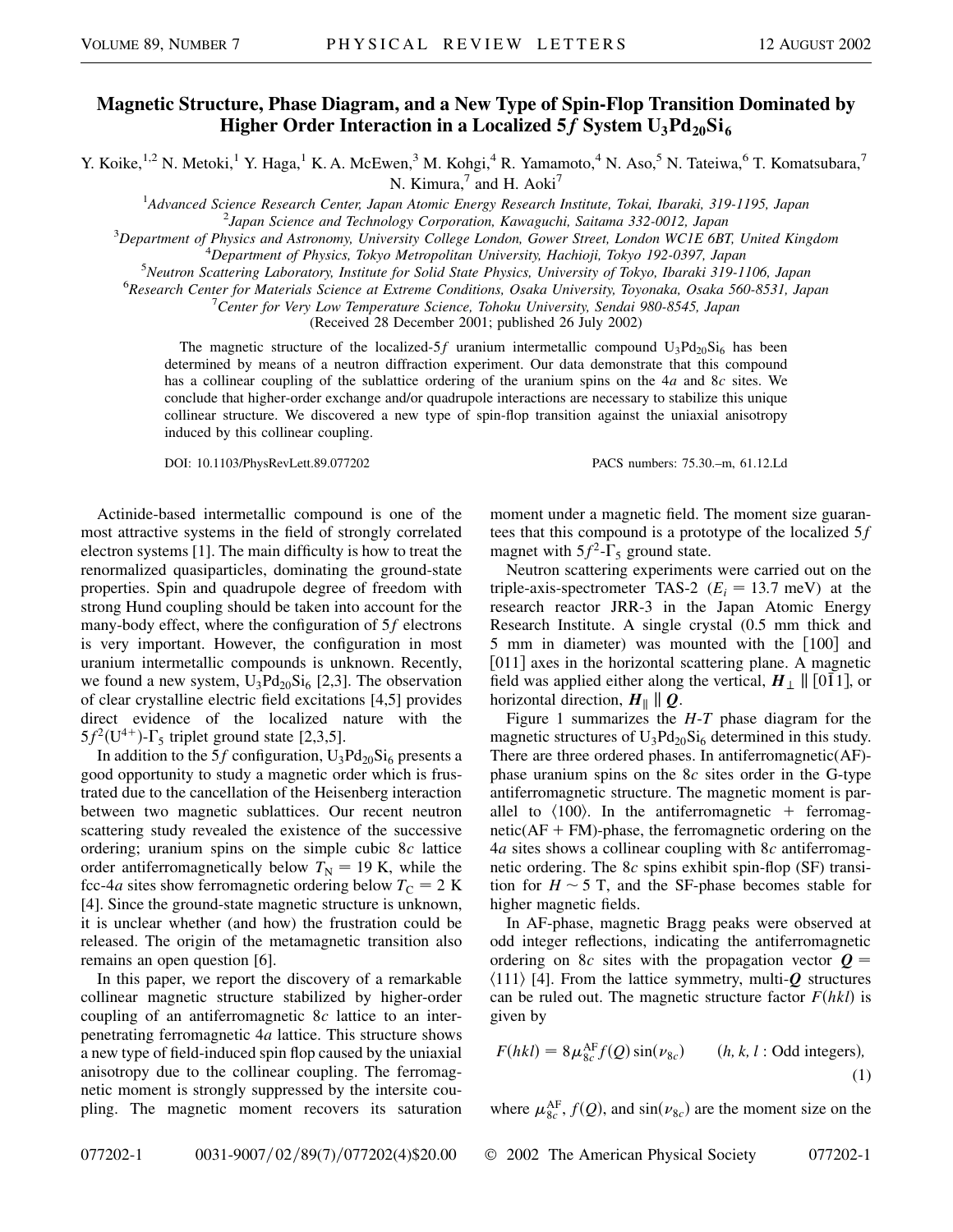

FIG. 1. *H*-*T* phase diagram [6] and the magnetic structure in  $U_3Pd_{20}Si_6$ . Inset shows the projection of the uranium atoms on the  $(110)$  plane.

8*c* sites, magnetic form factor [7], and the angle factor, respectively. As shown in Fig. 2 our data are well explained with Eq. (1), assuming  $\mu_{8c}^{\text{AF}} = (1.83 \pm 0.05) \mu_{\text{B}}$  and averaged angle factor  $\langle \sin^2(\nu_{4a}) \rangle = 2/3$  in a cubic system. This result is in good agreement with a recent powder diffraction study [4], and is consistent with the  $\Gamma_5$  ground state,  $2\mu_B$ .

When  $4a$ -FM and 8*c*-AFM ordering coexist below  $T_C$  = 2 K,  $F(hkl)$  can be described as the sum of both contributions: For odd integer reflections,

$$
F(hkl) = 4\mu_{4a}f(Q)\sin(\nu_{4a}) + 8i\mu_{8c}^{\text{AF}}f(Q)\sin(\nu_{8c}^{\text{AF}})
$$
  
(*h, k, l*: Odd integers), (2)

and for even integer reflections,

$$
F(hkl) = 4\mu_{4a}f(Q)\sin(\nu_{4a}) + 8\mu_{8c}^{FM}f(Q)\sin(\nu_{8c}^{FM})
$$
  
(*h* + *k* + *l* = 4*n*, *n* : integers), (3)

$$
F(hkl) = 4\mu_{4a}f(Q)\sin(\nu_{4a}) - 8\mu_{8c}^{\text{FM}}f(Q)\sin(\nu_{8c}^{\text{FM}})
$$
  
(h + k + l = 4n + 2, n : integers), (4)

where  $\mu_{4a}$  denotes the magnetic moment on the 4*a* sites,  $\sin(\nu_{4a})$  is the angle factor, and  $\mu_{8c}^{\text{FM}}$  is the ferromagnetic component of the 8*c* sites. We found that the observed intensities for  $T = 0.3$  K and  $H = 0$  T in the  $(AF +$ FM)-phase can be explained with Eqs. (2)–(4), assuming  $\mu_{4a} = (1.1 \pm 0.3)\mu_{B}, \mu_{8c}^{FM} = 0, \text{ and } \langle \sin^{2}(\nu_{4a}) \rangle = 2/3.$  It should be noted that the relative orientation of the 4*a* and 8*c* magnetic moments could not be determined with the measurements on a multidomain sample. No significant



FIG. 2. Square root of the integrated intensities of the magnetic scattering divided by the Lorentz factor. The lines are calculated results. See text.

change was observed in  $\mu_{8c}^{\text{AF}}$  below and above  $T_c$ .  $\mu_{4a}$  is considerably suppressed compared to the expected value  $2\mu_{\rm B}$  in the  $\Gamma_5$  ground state. We will see later that  $\mu_{4a}$ recovers under an external field.

The existence of the collinear structure was confirmed by means of a neutron diffraction study under a magnetic field. The  $(022)$  and  $(222)$  ferromagnetic intensities in the  $(AF + FM)$ -phase almost vanish with the application of a horizontal field  $(H_{\parallel} \parallel Q)$  and the (022) intensity increases with the application of a vertical field  $H_{\perp}$  as shown in Fig. 3. These data indicate that the ferromagnetic domains merge into a single domain. A similar field dependence was observed for the  $(111)$  antiferromagnetic intensity in  $(AF + FM)$ -phase (solid circles in Fig. 3), while no significant change was observed in AF-phase (open circles). This indicates that the 8*c* spins change direction with collinearly coupled 4*a* spins. The lack of change of the (111) intensity in AF-phase can be reasonably understood in terms of the domain structure and the angle factor.

The ground-state collinear structure is direct evidence of the collinear interaction between 4*a* and 8*c* spins. If the collinear interaction is negligibly weak, the SF-phase should be stable for  $H = 0$ , because of the molecular field on the 8*c* sites from the ferromagnetically ordered 4*a* sites.

This collinear interaction and weak anisotropy enable us to form a single domain  $(AF + FM)$ -phase with application of a field. As shown in Fig. 2, the observed magnetic intensity at  $H_{\perp} = 2$  T can be explained by assuming the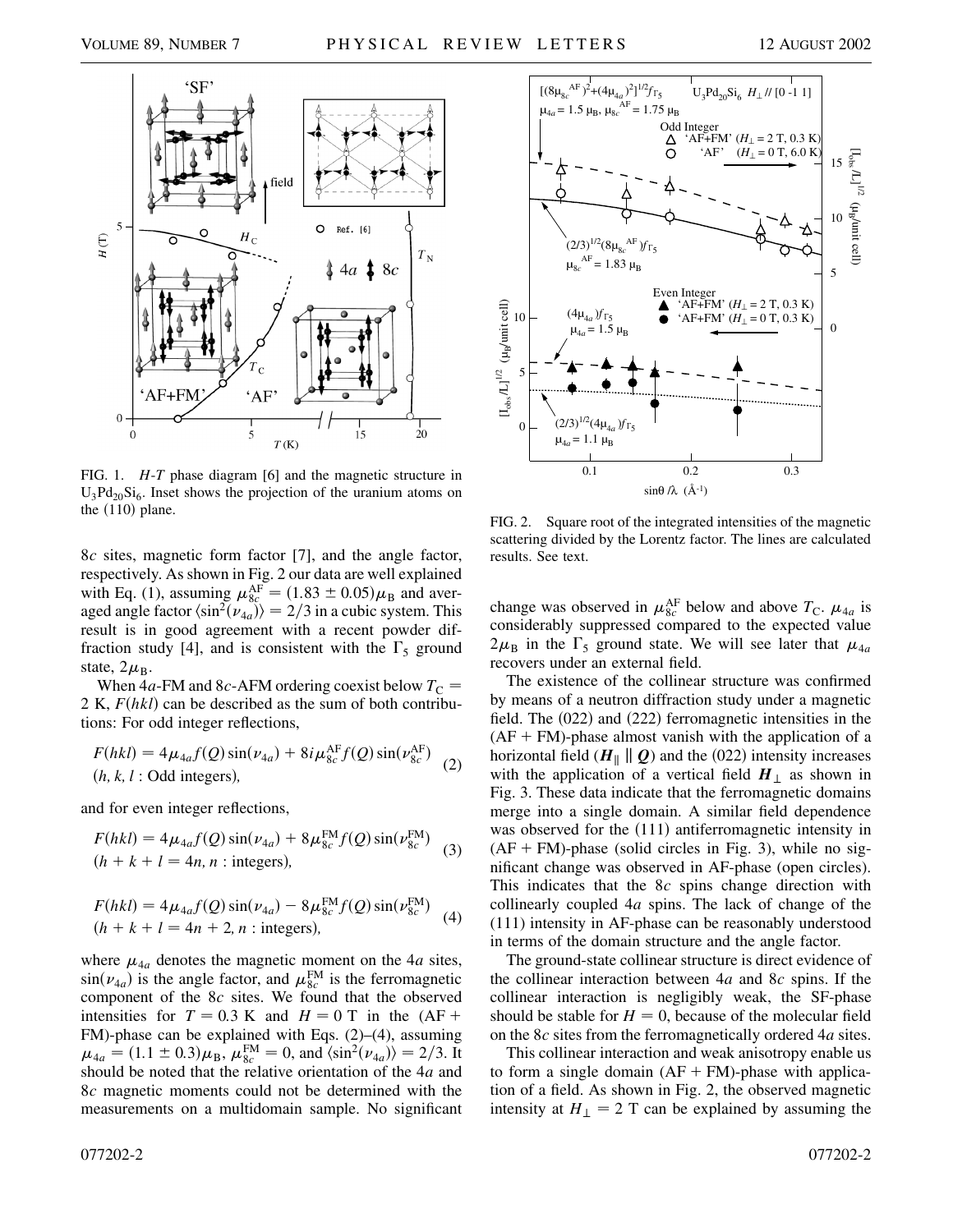

FIG. 3.  $H_{\parallel}$  (a) and  $H_{\perp}$  (b) dependence of the magnetic peak intensity at  $(111)$ ,  $(022)$ , and  $(222)$  Bragg points. The lines are guides for the eyes.

collinear structure with  $\mu_{4a} = (1.51 \pm 0.06)\mu_{B}$ ,  $\mu_{8c}^{\text{AF}} =$  $(1.75 \pm 0.03)\mu_{\rm B}$ , and  $\mu_{8c}^{\rm FM} = 0$ , where the angle factors are unity.

Figure 4 shows the vertical field dependence of the magnetic intensity. The intensity at  $(111)$  exhibited a steep decrease from  $H_{\perp} = 3$  to 6 T. We also observed an abrupt increase at the  $(022)$  and decrease at the  $(200)$  ferromag-



FIG. 4.  $H_{\perp}$  dependence of the (111), (200), and (022) magnetic peak intensities at  $T = 0.4$  K.

netic Bragg peaks in the same field region. This intensity change indicates the spin-flop transition of 8*c* spins.

Figure 5 summarizes the integrated intensities of the magnetic reflections in the SF-phase under  $H_{\perp} = 10$  T at  $T = 0.3$  K. The observed intensities at odd integer reflections can be satisfactorily explained, assuming that the antiferromagnetic component of the 8*c* spin  $\mu_{8c}^{\text{AF}} =$  $(1.65 \pm 0.09)\mu_B$  is parallel to the [100] axis in the scattering plane and the 4*a* ferromagnetic component  $\mu_{4a}$  $(1.64 \pm 0.09)\mu_{\rm B}$ . The experimental result disagrees with calculated intensities in the case that the 8*c* spins are parallel to the other high symmetry axes,  $[011]$  and  $[111]$ (or  $[1\overline{1} \overline{1}]$ ), which are also in the scattering plane. This means that the magnetic easy axis of the 8*c* spins is parallel to the principal axis 100.

A ferromagnetic component of the 8*c* spins,  $\mu_{8c}^{FM}$  =  $0.41 \mu_{\rm B}$ , was necessary to understand the ferromagnetic Bragg intensities. The canting angle of the 8*c* spins was estimated to be approximately 15°. The moment  $\mu_{4a}$  =  $1.64\mu$ <sub>B</sub> was strongly enhanced with field application.

The field  $(H_+)$  dependence of the magnetic moment is shown in Fig. 6. The ferromagnetic component of the 8*c* sites exhibits a steep increase in the vicinity of the spin-flop field.  $\mu_{4a}$  recovers the value in the  $\Gamma_5$  ground state. The total moment per uranium atom  $(\mu_{4a} + 2\mu_{8c}^{FM})/3$  obtained by the neutron diffraction study is in perfect agreement with the result of a recent magnetization measurement [6].

The spin-flop transition is unusual, because (i) it is not expected with cubic anisotropy and (ii) the spin flop of the



FIG. 5. Integrated intensity of the magnetic scattering for  $H_{\perp}$  = 10 T and *T* = 0.3 K.